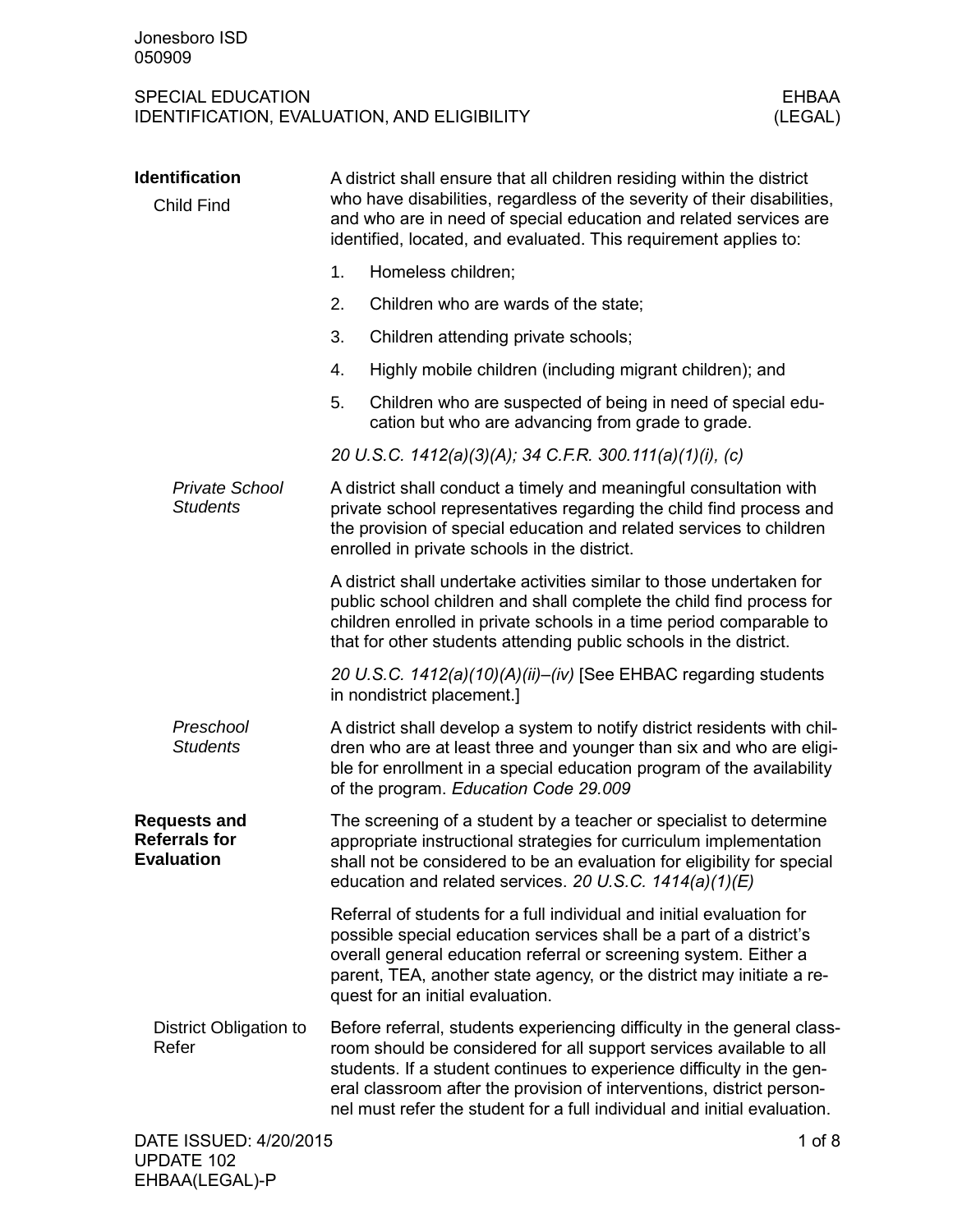| <b>Parental Request</b>                  | If a parent submits a written request to a district's director of spe-<br>cial education services or to a district administrative employee for a<br>full individual and initial evaluation of a student, the district shall,<br>not later than the 15th school day after the date the district re-<br>ceives the request:                                                     |                                                                                                                                                                                                                                                                                                                                                                 |  |
|------------------------------------------|-------------------------------------------------------------------------------------------------------------------------------------------------------------------------------------------------------------------------------------------------------------------------------------------------------------------------------------------------------------------------------|-----------------------------------------------------------------------------------------------------------------------------------------------------------------------------------------------------------------------------------------------------------------------------------------------------------------------------------------------------------------|--|
|                                          | 1.                                                                                                                                                                                                                                                                                                                                                                            | Provide the parent with prior written notice of its proposal to<br>conduct an evaluation consistent with 34 C.F.R. 300.503, a<br>copy of the procedural safeguards notice required by 34<br>C.F.R. 300.504, and an opportunity to give written consent for<br>the evaluation; or                                                                                |  |
|                                          | 2.                                                                                                                                                                                                                                                                                                                                                                            | Provide the parent with prior written notice of its refusal to<br>conduct an evaluation consistent with 34 C.F.R. 300.503, and<br>a copy of the procedural safeguards notice required by 34<br>C.F.R. 300.504.                                                                                                                                                  |  |
|                                          |                                                                                                                                                                                                                                                                                                                                                                               | 20 U.S.C. 1414(a)(1); 34 C.F.R. 300.301; 19 TAC 89.1011(a), (b);<br>Education Code 29.004(c)                                                                                                                                                                                                                                                                    |  |
| Notice of Rights                         | A reasonable time before a district proposes or refuses to initiate<br>the identification, evaluation, or educational placement of a student<br>or the provision of a free appropriate public education (FAPE) to a<br>student, the district shall provide written notice to the student's par-<br>ent or guardian. 20 U.S.C. 1415(b)(3); 34 C.F.R. 300.503(a) [See<br>EHBAE1 |                                                                                                                                                                                                                                                                                                                                                                 |  |
| <b>Initial Evaluation</b><br>Required    | A district shall conduct a full individual and initial evaluation before<br>the initial provision of special education and related services.<br>20 U.S.C. 1414(a)(1)(A)                                                                                                                                                                                                       |                                                                                                                                                                                                                                                                                                                                                                 |  |
| <b>Consent for Initial</b><br>Evaluation |                                                                                                                                                                                                                                                                                                                                                                               | Before a district conducts an initial evaluation, it shall make rea-<br>sonable efforts to obtain informed parental consent.                                                                                                                                                                                                                                    |  |
|                                          |                                                                                                                                                                                                                                                                                                                                                                               | If the parent does not provide consent for an initial evaluation, or if<br>the parent fails to respond to a request to provide consent, a dis-<br>trict may, but is not required to, pursue the initial evaluation by uti-<br>lizing due process procedures [see EHBAE], except to the extent<br>inconsistent with state law relating to such parental consent. |  |
|                                          |                                                                                                                                                                                                                                                                                                                                                                               | Parental consent to initial evaluation shall not be construed as con-<br>sent for placement for special education and related services.                                                                                                                                                                                                                         |  |
|                                          |                                                                                                                                                                                                                                                                                                                                                                               | 20 U.S.C. 1414(a)(1)(D)(i)(l); 34 C.F.R. 300.300(b)                                                                                                                                                                                                                                                                                                             |  |
| Wards of the<br><b>State</b>             | If the child is a ward of the state and is not residing with the child's<br>parent, a district shall make reasonable efforts to obtain the in-<br>formed consent from the parent for an initial evaluation, unless:                                                                                                                                                           |                                                                                                                                                                                                                                                                                                                                                                 |  |
|                                          | 1.                                                                                                                                                                                                                                                                                                                                                                            | Despite reasonable efforts to do so, the district cannot dis-<br>cover the whereabouts of the parent;                                                                                                                                                                                                                                                           |  |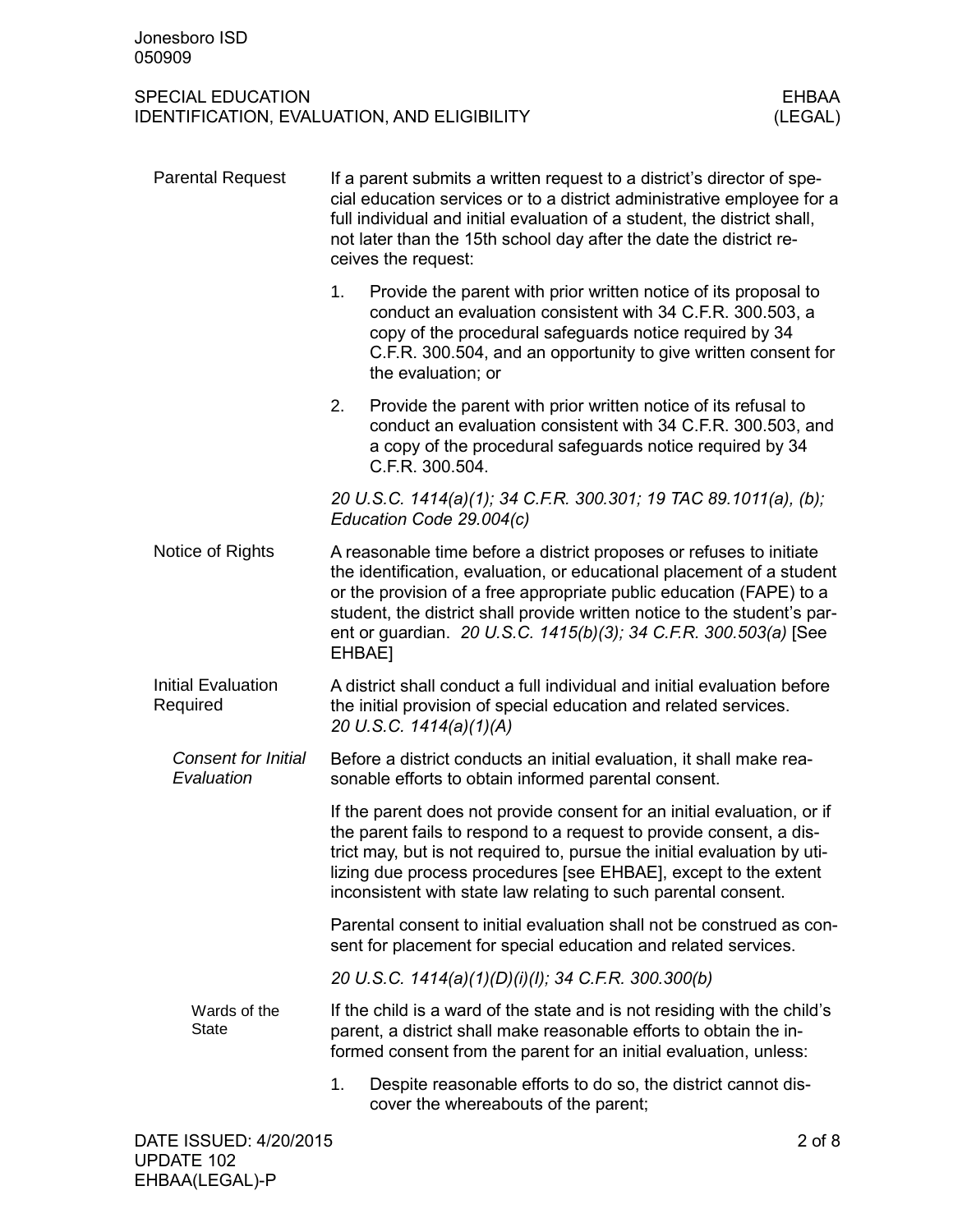#### SPECIAL EDUCATION EXPLORED AND THE SERIES OF THE SERIES OF THE SERIES OF THE SERIES OF THE SERIES OF THE SERIES IDENTIFICATION, EVALUATION, AND ELIGIBILITY (LEGAL)

- 2. The rights of the parent have been terminated; or
- 3. The rights of the parent to make educational decisions have been subrogated and an individual appointed by a judge to represent the student has given consent for an initial evaluation.

*20 U.S.C. 1414(a)(1)(D)(iii); 34 C.F.R. 300.300(a)(2)*

*Time Frame for Completion of Written Report*

A district must complete the written report of a full individual and initial evaluation:

- 1. Not later than the 45th school day following the date on which the district receives written consent for the evaluation from the student's parent. If a student has been absent from school during that period on three or more school days, the period must be extended by a number of school days equal to the number of school days during that period on which the student has been absent; or
- 2. For students under five years of age by September 1 of the school year and not enrolled in public school and for students enrolled in a private or homeschool setting, not later than the 45th school day following the date on which the district receives written consent for the evaluation from the student's parent.

If a district receives written consent for the evaluation from the student's parent at least 35 but less than 45 school days before the last instructional day of the school year, the written report of a full individual and initial evaluation of a student must be provided to the student's parent not later than June 30 of that year.

If a district receives written consent signed by a student's parent less than 35 school days before the last instructional day of the school year or if the district receives the written consent at least 35 but less than 45 school days before the last instructional day of the school year but the student is absent from school during that period on three or more days, the report must be completed not later than the 45th school day following the date the district received written consent, except that the period must be extended by a number of school days equal to the number of school days during that period on which the student has been absent.

A student is considered absent for the school day if the student is not in attendance at the school's official attendance taking time or at the alternate attendance taking time set for that student. A student is considered in attendance if the student is off campus participating in an activity that is approved by the school board and is under the direction of a professional staff member of the school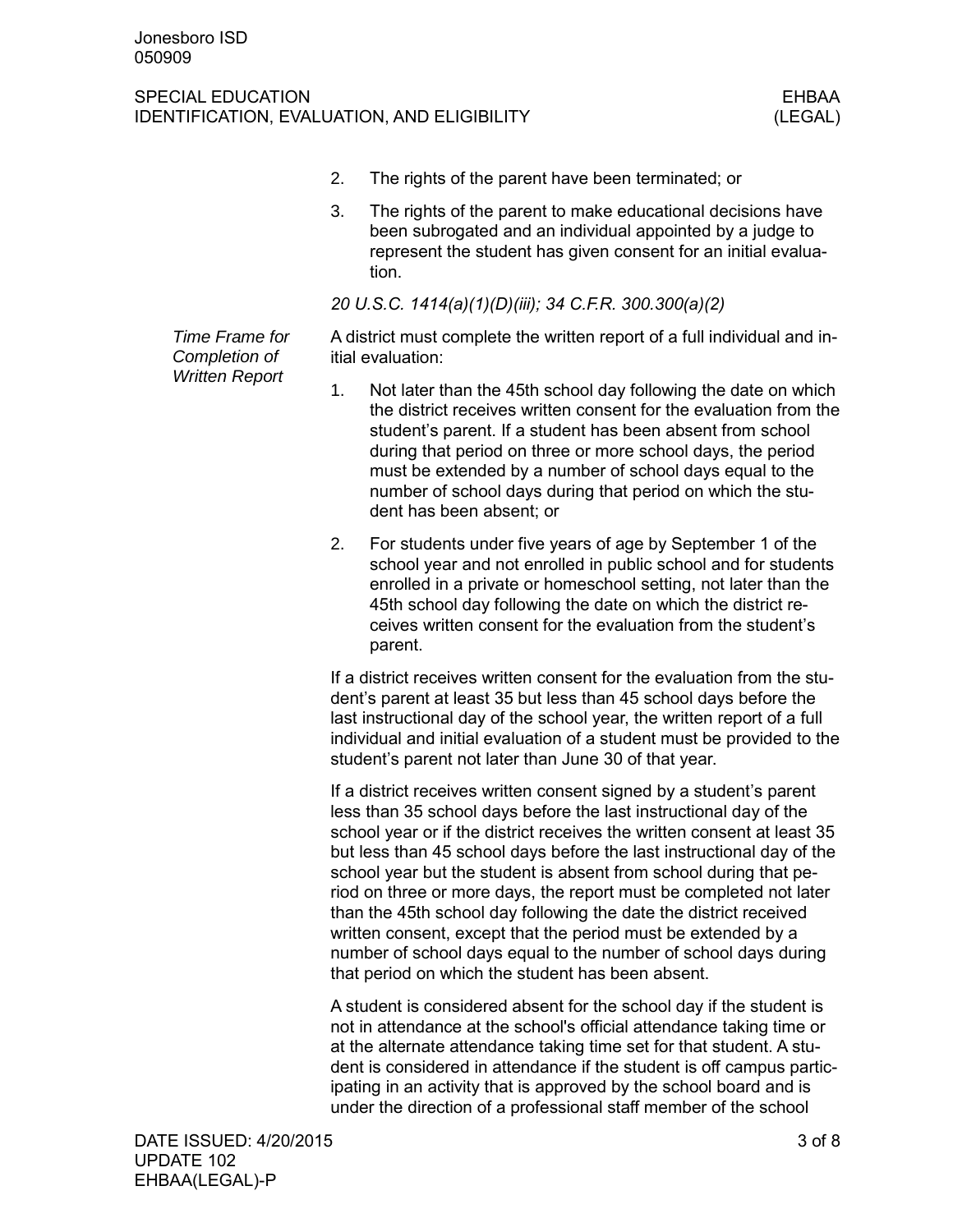|                               | district or an adjunct staff member who has a minimum of a bache-<br>lor's degree and is eligible for participation in the Teacher Retire-<br>ment System of Texas.                                                                                                                                                                                                                                                                                                                 |
|-------------------------------|-------------------------------------------------------------------------------------------------------------------------------------------------------------------------------------------------------------------------------------------------------------------------------------------------------------------------------------------------------------------------------------------------------------------------------------------------------------------------------------|
| Transfer<br><b>Students</b>   | "School day" does not include a day that falls after the last instruc-<br>tional day of the spring school term and before the first instructional<br>day of the subsequent fall school term.                                                                                                                                                                                                                                                                                        |
|                               | These time frames shall not apply if the parent repeatedly fails or<br>refuses to produce the child for the evaluation.                                                                                                                                                                                                                                                                                                                                                             |
|                               | A district shall ensure that evaluations of children who transfer from<br>one district to another in the same academic year are coordinated<br>with the children's prior and subsequent schools, as necessary and<br>as expeditiously as possible, to ensure prompt completion of evalu-<br>ations.                                                                                                                                                                                 |
|                               | If a student was in the process of being evaluated for special edu-<br>cation eligibility by a district and enrolls in another school district<br>before the previous district completed the full individual and initial<br>evaluation, the new district must coordinate with the previous dis-<br>trict as necessary and as expeditiously as possible to ensure a<br>prompt completion of the evaluation in accordance with 34 C.F.R.,<br>300.301(d)(2) and (e) and 300.304(c)(5). |
| Psychological<br>Examinations | The timelines above do not apply in such a situation if:                                                                                                                                                                                                                                                                                                                                                                                                                            |
|                               | The new school district is making sufficient progress to en-<br>1.<br>sure a prompt completion of the evaluation; and                                                                                                                                                                                                                                                                                                                                                               |
|                               | 2.<br>The parent and the new school district agree to a specific time<br>when the evaluation will be completed.                                                                                                                                                                                                                                                                                                                                                                     |
|                               | 20 U.S.C. 1414(a)(1)(C), (b)(3)(D); 34 C.F.R. 300.301(c)–(e); Edu-<br>cation Code 29.004; 19 TAC 89.1011                                                                                                                                                                                                                                                                                                                                                                            |
|                               | If a district determines that an additional examination or test is re-<br>quired for the initial and individual evaluation, the district shall pro-<br>vide the information required by Education Code 29.0041(a) and<br>shall obtain additional parental consent. If a parent does not give<br>consent within 20 calendar days after the district provided the infor-<br>mation, the parent's consent is considered denied.                                                        |
|                               | The time required for a district to provide information and seek con-<br>sent may not be counted toward the time frame for completion of<br>an evaluation. [See Time Frame for Completion of Written Report,<br>above]                                                                                                                                                                                                                                                              |
|                               |                                                                                                                                                                                                                                                                                                                                                                                                                                                                                     |

*Education Code 29.0041*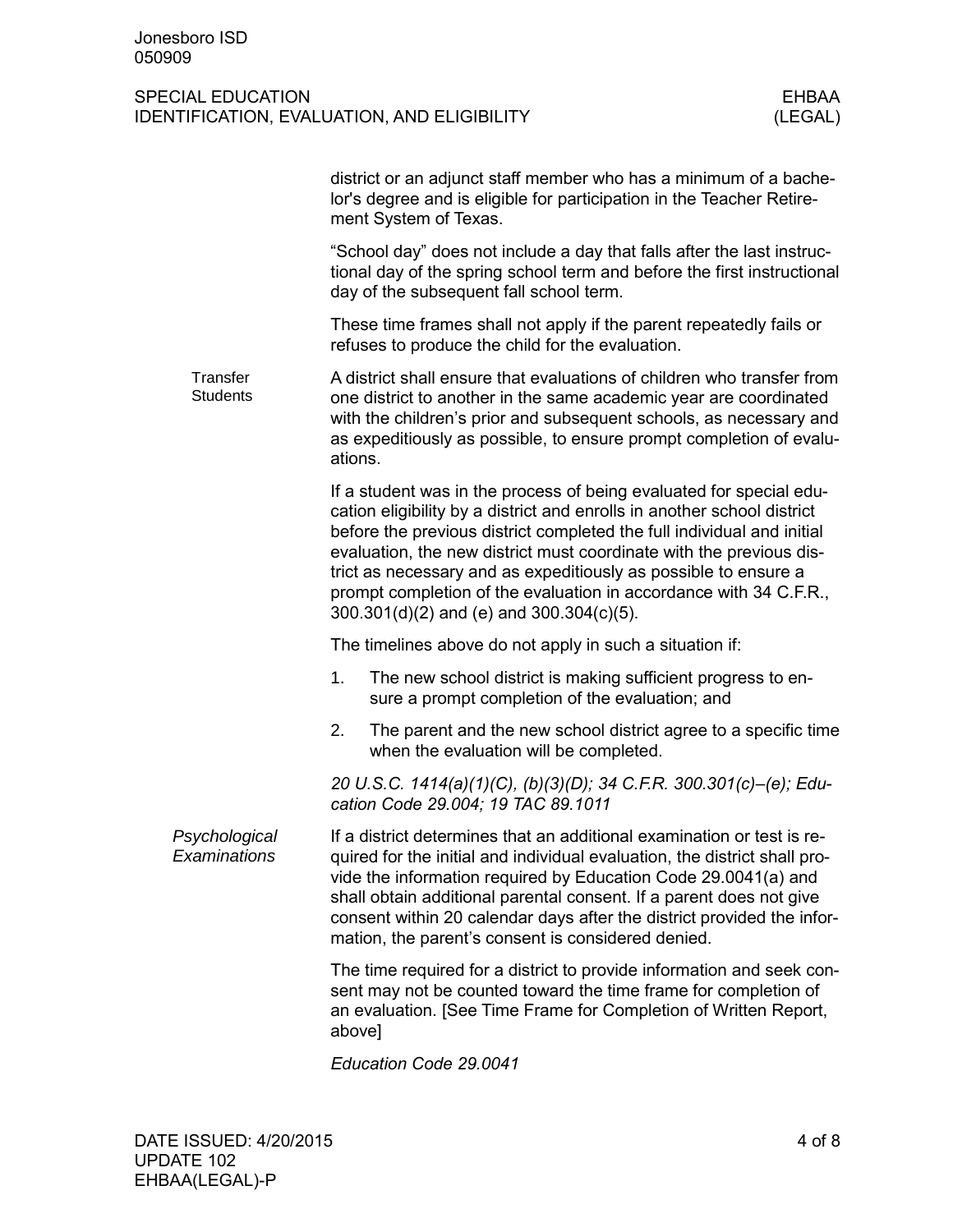| <b>Eligibility and</b><br><b>Reevaluations</b> | A student is eligible to participate in a district's special education<br>program if:                                                                                                                                                                                                                                                                                                                                                                                                                                                                                                                                                                                                                                                                                        |  |  |
|------------------------------------------------|------------------------------------------------------------------------------------------------------------------------------------------------------------------------------------------------------------------------------------------------------------------------------------------------------------------------------------------------------------------------------------------------------------------------------------------------------------------------------------------------------------------------------------------------------------------------------------------------------------------------------------------------------------------------------------------------------------------------------------------------------------------------------|--|--|
|                                                | 1.<br>The student is between the ages of 3 and 21, inclusive;                                                                                                                                                                                                                                                                                                                                                                                                                                                                                                                                                                                                                                                                                                                |  |  |
|                                                | 2.<br>The student has one or more of the disabilities listed in fed-<br>eral regulations, state law, or both; and                                                                                                                                                                                                                                                                                                                                                                                                                                                                                                                                                                                                                                                            |  |  |
|                                                | 3.<br>The student's disability (ies) prevents the student from being<br>adequately or safely educated in the public schools without<br>the provision of special services.                                                                                                                                                                                                                                                                                                                                                                                                                                                                                                                                                                                                    |  |  |
|                                                | 20 U.S.C. 1401(3); Education Code 29.003(b); 19 TAC 89.1035,<br>.1040                                                                                                                                                                                                                                                                                                                                                                                                                                                                                                                                                                                                                                                                                                        |  |  |
| <b>Visual and Auditory</b><br>Impairments      | A student with a visual or auditory impairment shall be eligible to<br>participate in a district's special education program from birth.<br>19 TAC 89.1035(b); Education Code 30.002(e), .081                                                                                                                                                                                                                                                                                                                                                                                                                                                                                                                                                                                |  |  |
| Determination of<br><b>Initial Eligibility</b> | Upon completion of the administration of assessments and other<br>evaluation measures, a team of qualified professionals and the<br>parent shall make the determination of whether the child has a dis-<br>ability and of the educational needs of the child.                                                                                                                                                                                                                                                                                                                                                                                                                                                                                                                |  |  |
|                                                | A district shall provide a copy of the evaluation report and the doc-<br>umentation of determination of eligibility at no cost to the parent.                                                                                                                                                                                                                                                                                                                                                                                                                                                                                                                                                                                                                                |  |  |
|                                                | 20 U.S.C. 1414(b)(4); 34 C.F.R. 300.306(a)                                                                                                                                                                                                                                                                                                                                                                                                                                                                                                                                                                                                                                                                                                                                   |  |  |
|                                                | The admission, review, and dismissal (ARD) committee must make<br>its decisions regarding a student's initial eligibility determination<br>and, if appropriate, individualized education program (IEP) and<br>placement within 30 calendar days from the date of the completion<br>of the written full individual and initial evaluation report. If the 30th<br>day falls during the summer and school is not in session, the stu-<br>dent's ARD committee has until the first day of classes in the fall to<br>finalize decisions concerning the student's initial eligibility determi-<br>nation, IEP, and placement, unless the full individual and initial<br>evaluation indicates that the student will need extended school<br>year (ESY) services during that summer. |  |  |
|                                                | When a report is provided to a parent not later than June 30 as de-<br>scribed at Time Frame for Completion of Written Report, above, the<br>ARD committee must meet not later than the 15th school day of<br>the following school year to consider the evaluation. If, however, an<br>evaluation indicates that a student will need ESY services, the ARD<br>committee must meet as expeditiously as possible.                                                                                                                                                                                                                                                                                                                                                              |  |  |
|                                                |                                                                                                                                                                                                                                                                                                                                                                                                                                                                                                                                                                                                                                                                                                                                                                              |  |  |

*19 TAC 89.1011(d), (e)*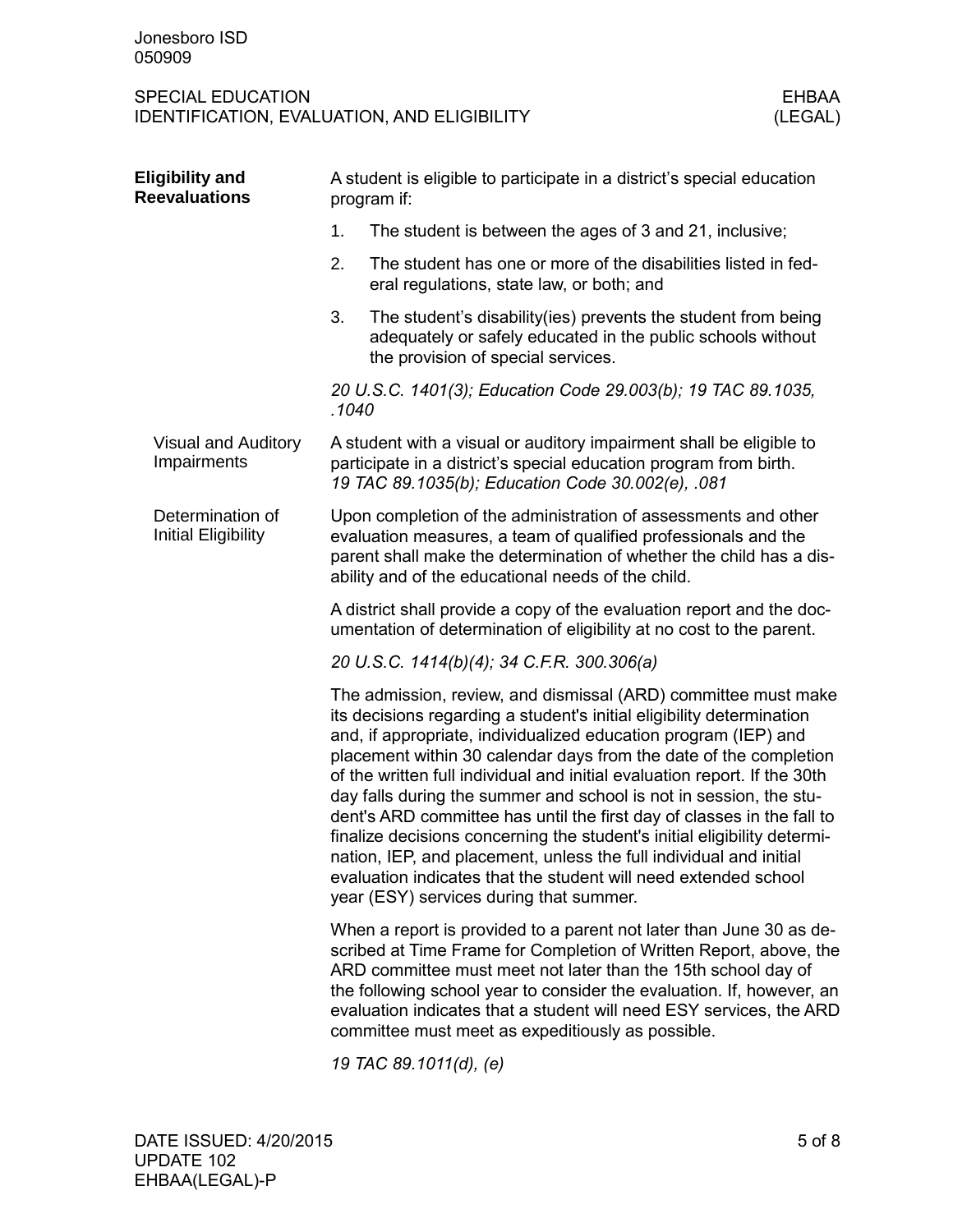| Consent for<br><b>Services</b>          | A district must obtain informed consent from the parent for the ini-<br>tial provision of special education and related services. If the par-                                                                                                                                                                                           |                                                                                                                                                                                                                     |  |  |  |  |
|-----------------------------------------|-----------------------------------------------------------------------------------------------------------------------------------------------------------------------------------------------------------------------------------------------------------------------------------------------------------------------------------------|---------------------------------------------------------------------------------------------------------------------------------------------------------------------------------------------------------------------|--|--|--|--|
| Initial Provision of<br><b>Services</b> |                                                                                                                                                                                                                                                                                                                                         | ent of a child fails to respond to a request for, or refuses to consent<br>to, the initial provision of services, the district:                                                                                     |  |  |  |  |
|                                         | 1.                                                                                                                                                                                                                                                                                                                                      | May not use the procedures in 34 C.F.R. part 300 subpart E<br>(including the mediation and due process procedures) in or-<br>der to obtain agreement or a ruling that the services may be<br>provided to the child; |  |  |  |  |
|                                         | 2.                                                                                                                                                                                                                                                                                                                                      | Will not be considered to be in violation of the requirement to<br>make FAPE available to the child for the failure to provide the<br>services for which the district requests consent; and                         |  |  |  |  |
|                                         | 3.                                                                                                                                                                                                                                                                                                                                      | Is not required to convene an ARD meeting or develop an IEP<br>for the child for the services.                                                                                                                      |  |  |  |  |
| Revoking<br>Consent                     | If, at any time after the provision of initial services, the parent of a<br>child revokes consent in writing for the continued provision of ser-<br>vices, the district:                                                                                                                                                                |                                                                                                                                                                                                                     |  |  |  |  |
|                                         | 1.                                                                                                                                                                                                                                                                                                                                      | May not continue to provide services to the child, but must<br>provide prior written notice before ceasing services;                                                                                                |  |  |  |  |
|                                         | 2.                                                                                                                                                                                                                                                                                                                                      | May not use the procedures in 34 C.F.R. part 300 subpart E in<br>order to obtain agreement or a ruling that the services may be<br>provided to the child;                                                           |  |  |  |  |
|                                         | 3.                                                                                                                                                                                                                                                                                                                                      | Will not be considered to be in violation of the requirement to<br>make FAPE available to the child because of the failure to<br>provide the child with further services; and                                       |  |  |  |  |
|                                         | 4.                                                                                                                                                                                                                                                                                                                                      | Is not required to convene an ARD meeting or develop an IEP<br>for further provision of services.                                                                                                                   |  |  |  |  |
|                                         |                                                                                                                                                                                                                                                                                                                                         | 34 C.F.R. 300.300(b)                                                                                                                                                                                                |  |  |  |  |
| <b>Reevaluations</b>                    | A district shall ensure that each child with a disability is reevaluated<br>if the district determines that the educational or related services<br>needs of the child, including improved academic achievement and<br>functional performance, warrant a reevaluation, or if the child's par-<br>ent or teacher requests a reevaluation. |                                                                                                                                                                                                                     |  |  |  |  |
|                                         | Reevaluation shall occur:                                                                                                                                                                                                                                                                                                               |                                                                                                                                                                                                                     |  |  |  |  |
|                                         | 1.                                                                                                                                                                                                                                                                                                                                      | No more than once a year, unless the parent and the district<br>agree otherwise; and                                                                                                                                |  |  |  |  |
|                                         | 2.                                                                                                                                                                                                                                                                                                                                      | At least once every three years, unless the parent and district<br>agree that a reevaluation is unnecessary.                                                                                                        |  |  |  |  |
|                                         |                                                                                                                                                                                                                                                                                                                                         |                                                                                                                                                                                                                     |  |  |  |  |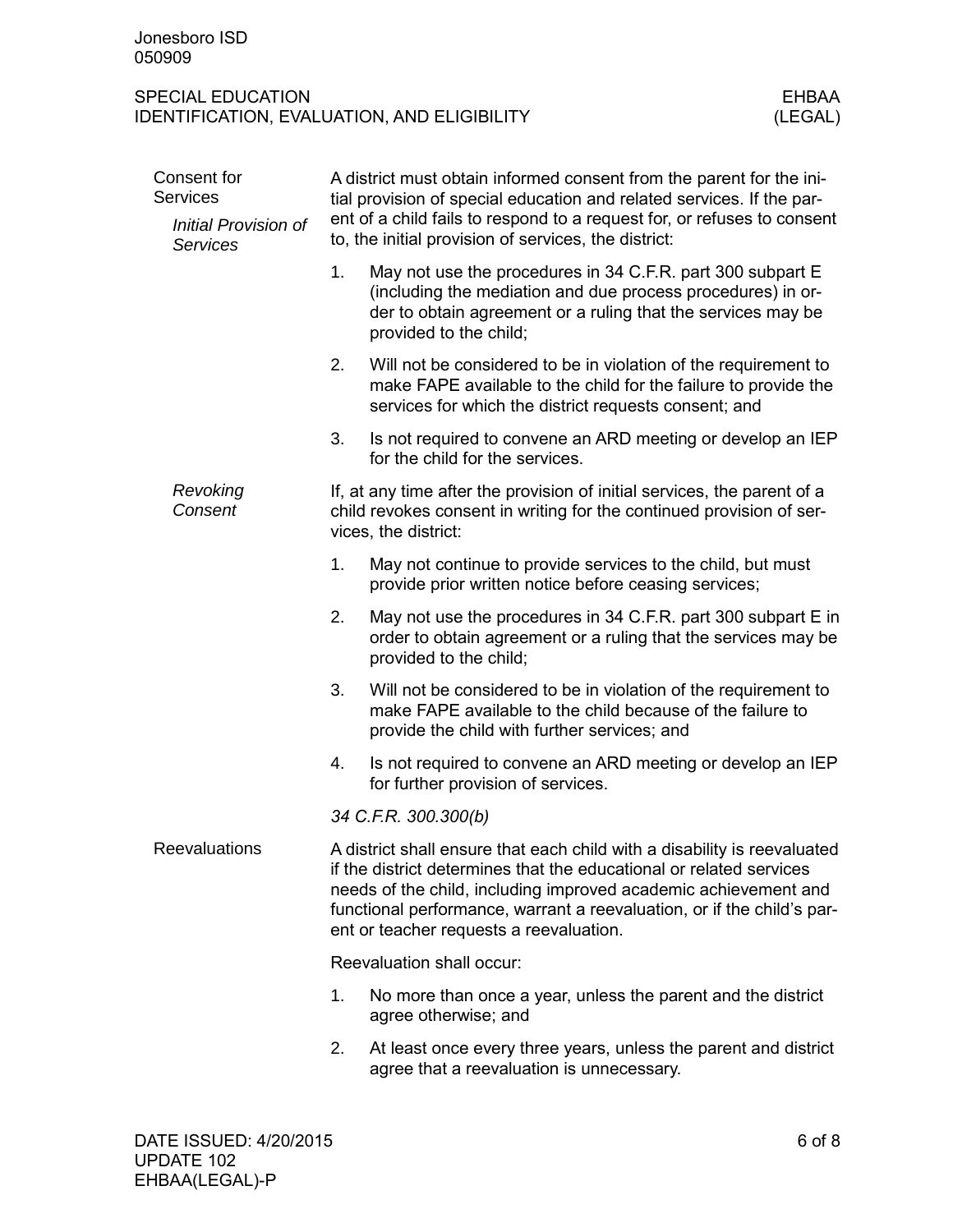|                                          | A district shall obtain informed parental consent before conducting<br>a reevaluation, except that informed parental consent is not<br>needed if the district can demonstrate that it has taken reasonable<br>measures to obtain consent and the child's parent has failed to re-<br>spond.                                                                                                                                                                                                                          |
|------------------------------------------|----------------------------------------------------------------------------------------------------------------------------------------------------------------------------------------------------------------------------------------------------------------------------------------------------------------------------------------------------------------------------------------------------------------------------------------------------------------------------------------------------------------------|
|                                          | 20 U.S.C. 1414(a)(2), (c)(3); 34 C.F.R. 300.303                                                                                                                                                                                                                                                                                                                                                                                                                                                                      |
| Evaluation for<br>Change in Eligibility  | A district shall evaluate a child before determining that the child is<br>no longer a child with a disability. However, an evaluation is not re-<br>quired before the termination of eligibility due to graduation from<br>secondary school with a regular diploma or due to exceeding the<br>age eligibility for FAPE under state law; a summary of academic<br>achievement and functional performance must be provided in<br>these circumstances. 20 U.S.C. 1414(c)(5); 34 C.F.R. 300.305(e),<br>19 TAC 89.1070(h) |
| Independent<br>Evaluation                | The parents have a right to obtain an independent educational<br>evaluation of their child. If a parent requests an independent evalu-<br>ation, a district shall provide the parents with information regarding<br>where one can be obtained and the district's criteria for independ-<br>ent evaluations.                                                                                                                                                                                                          |
|                                          | The results of a parent-initiated independent educational evalua-<br>tion, whether at public or private expense, must be considered by<br>the district if it meets the district's criteria, in any decision made<br>with respect to providing FAPE to the child.                                                                                                                                                                                                                                                     |
| <b>At Public</b><br>Expense              | If a parent requests an independent evaluation at public expense,<br>the district shall, without unnecessary delay, either:                                                                                                                                                                                                                                                                                                                                                                                          |
|                                          | 1.<br>File a due process complaint to request a hearing to show<br>that its evaluation is appropriate; or                                                                                                                                                                                                                                                                                                                                                                                                            |
|                                          | 2.<br>Ensure that an independent evaluation is provided at public<br>expense, unless the district demonstrates that the evaluation<br>obtained by the parent did not meet district criteria.                                                                                                                                                                                                                                                                                                                         |
| At Private<br>Expense                    | If a district initiates a hearing, and the final decision is that the dis-<br>trict's evaluation is appropriate, the parent still has a right to an in-<br>dependent evaluation, but not at public expense.                                                                                                                                                                                                                                                                                                          |
|                                          | 34 C.F.R. 300.502                                                                                                                                                                                                                                                                                                                                                                                                                                                                                                    |
| <b>Prescription</b><br><b>Medication</b> | An employee of a district is prohibited from requiring a child to ob-<br>tain a prescription for a substance covered under the federal Con-<br>trolled Substances Act (21 U.S.C. 801 et seq.) as a condition of at-<br>tending school, receiving an evaluation for special education, or<br>receiving special education and related services.                                                                                                                                                                        |